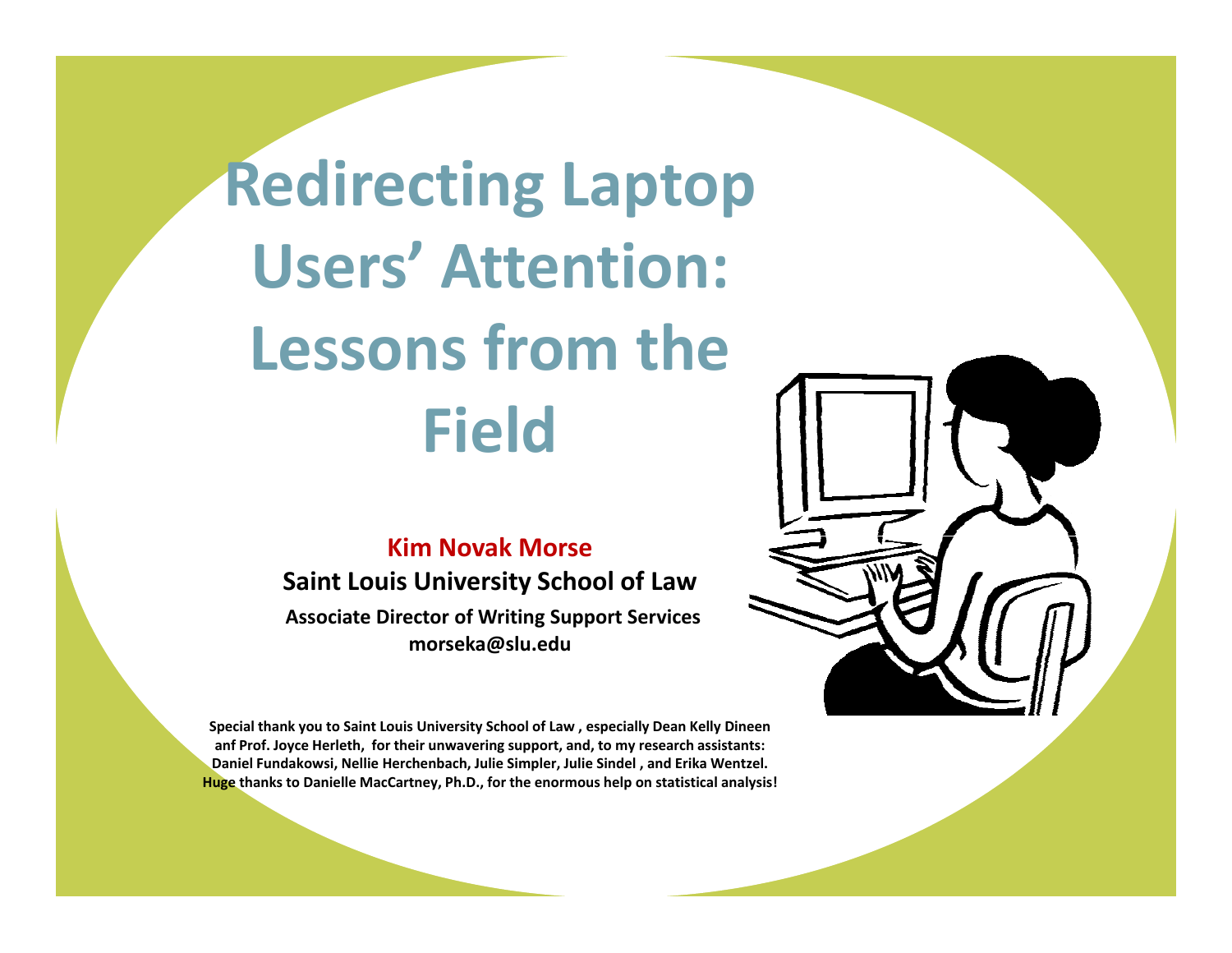## **Today's Presentation:**

**1. IRB‐Study Description 2. Findings 3. Practical Strategies**

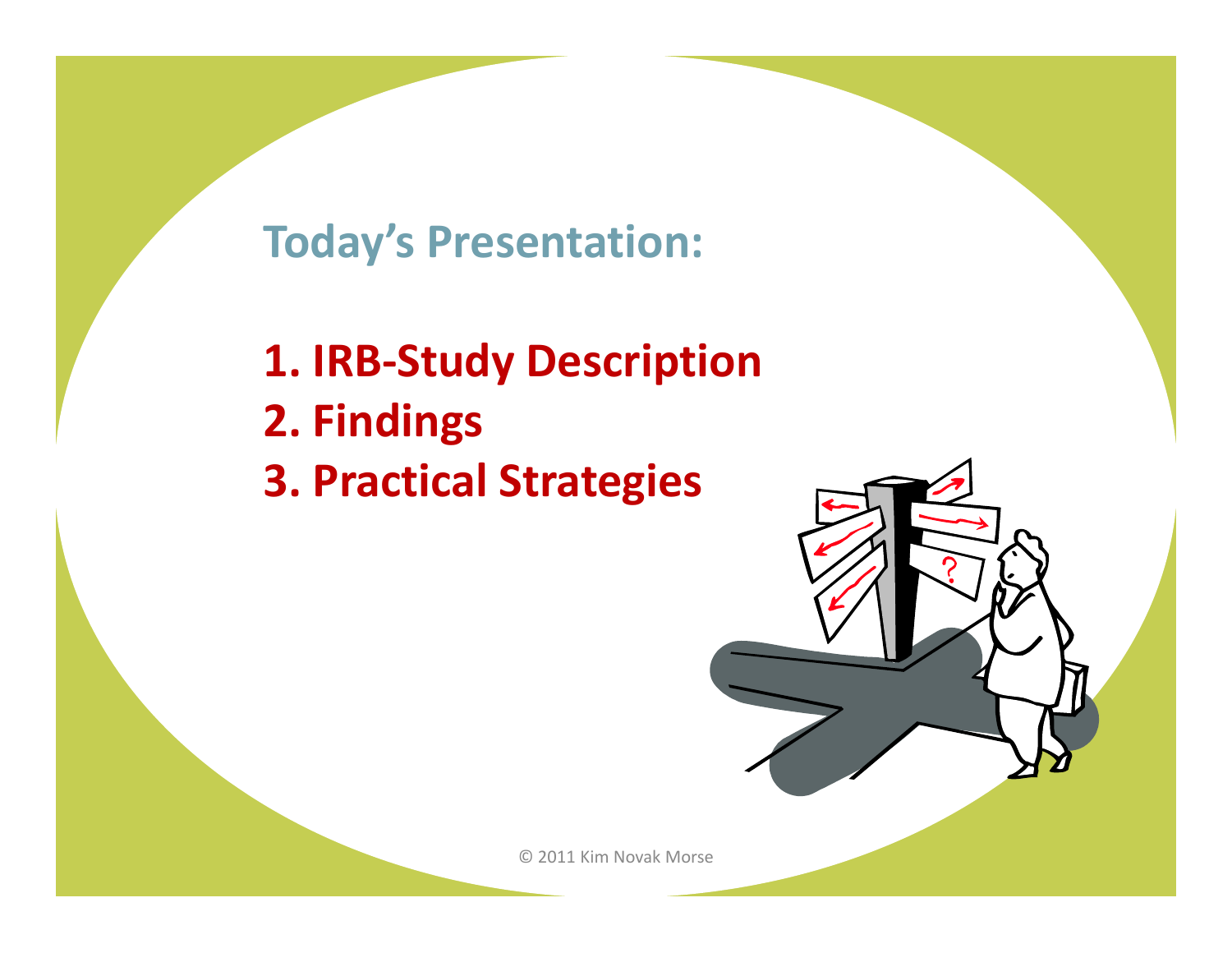### **Study Type**

**Observational Study (Incomplete Disclosure for Consent)**

### **Duration/Location**

**Entire Fall Semester 2010/Saint Louis University School of Law**

### **Population Size**

**95 Total Participants**

### **Observation Setting**

- **2‐ 1L Classes (Contracts &**
	- **Criminal Law; different teachers)**
- **1‐2L Class (Taxation)**
- **2‐3L Classes ( fli Con cts of Laws & Secured Transactions; different teachers)**

## **6‐ Certified Research Assistants**

**Assigned no more than 12 of same participants to observe in various places in classroom**

## **Special Timer‐Software**

**Manually started and stopped to Log Actual Off‐Task Laptop Behavior**

© 2011 Kim Novak Morse

## **IRB‐STUDY:**

 **Laptop Usage and Final Course Grade**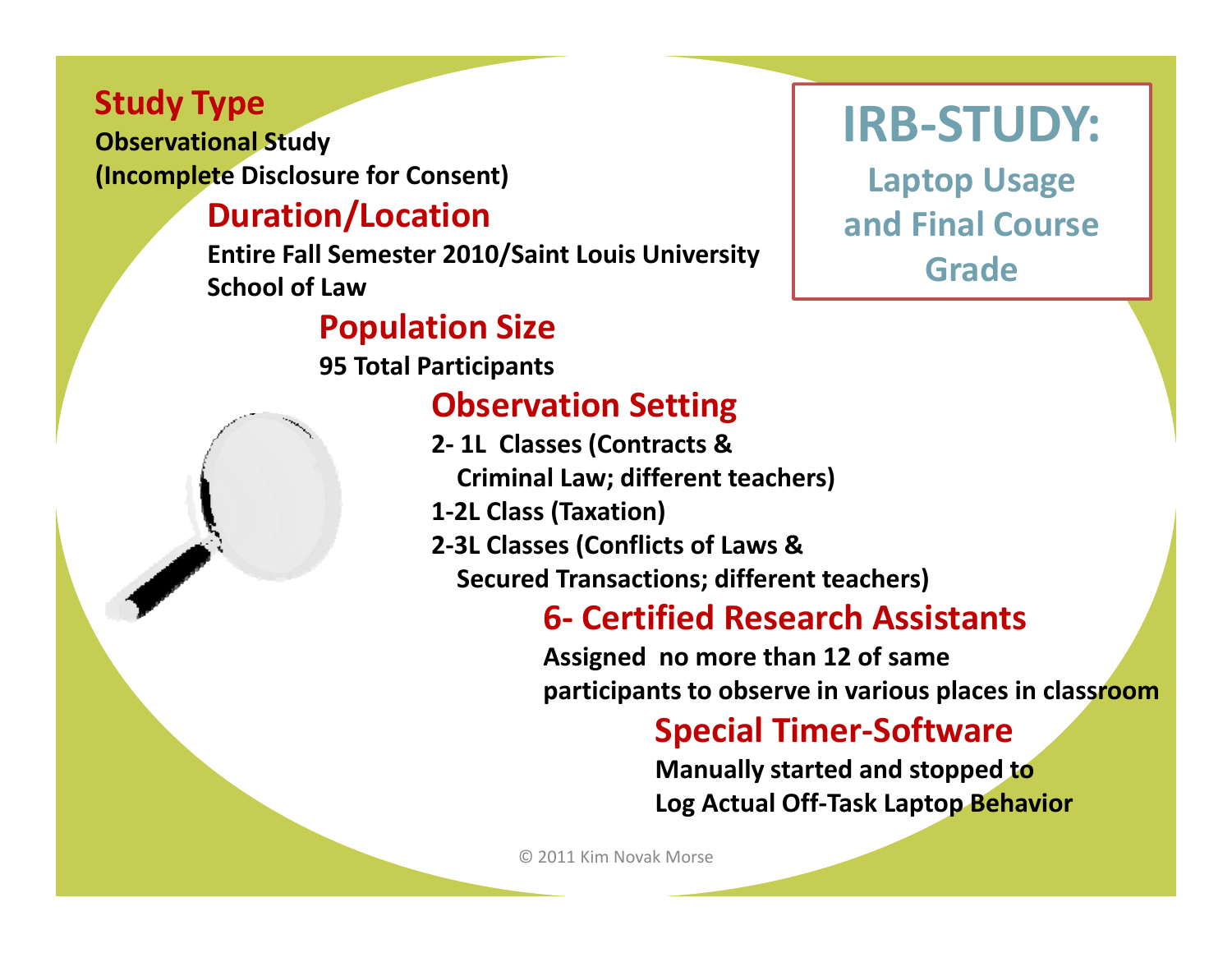## **Primary Research Questions**

- **1. What is the actual extent of laptop i i l ?misuse in**
	- **a) Time off‐task?**
	- **b) Instances off‐task?**
	- **c) Num. Laptop users off‐task?**
- **2. Does off‐task behavior correlate to final d ? T LSAT course grade To scores?**

## **Secondary Research Questions**

- **3. What classroomconditions promote class? ff k bh i ? off‐taskbehavior?4. What classroom**
- **conditions redirect laptop users' attention away from off‐task behavior?**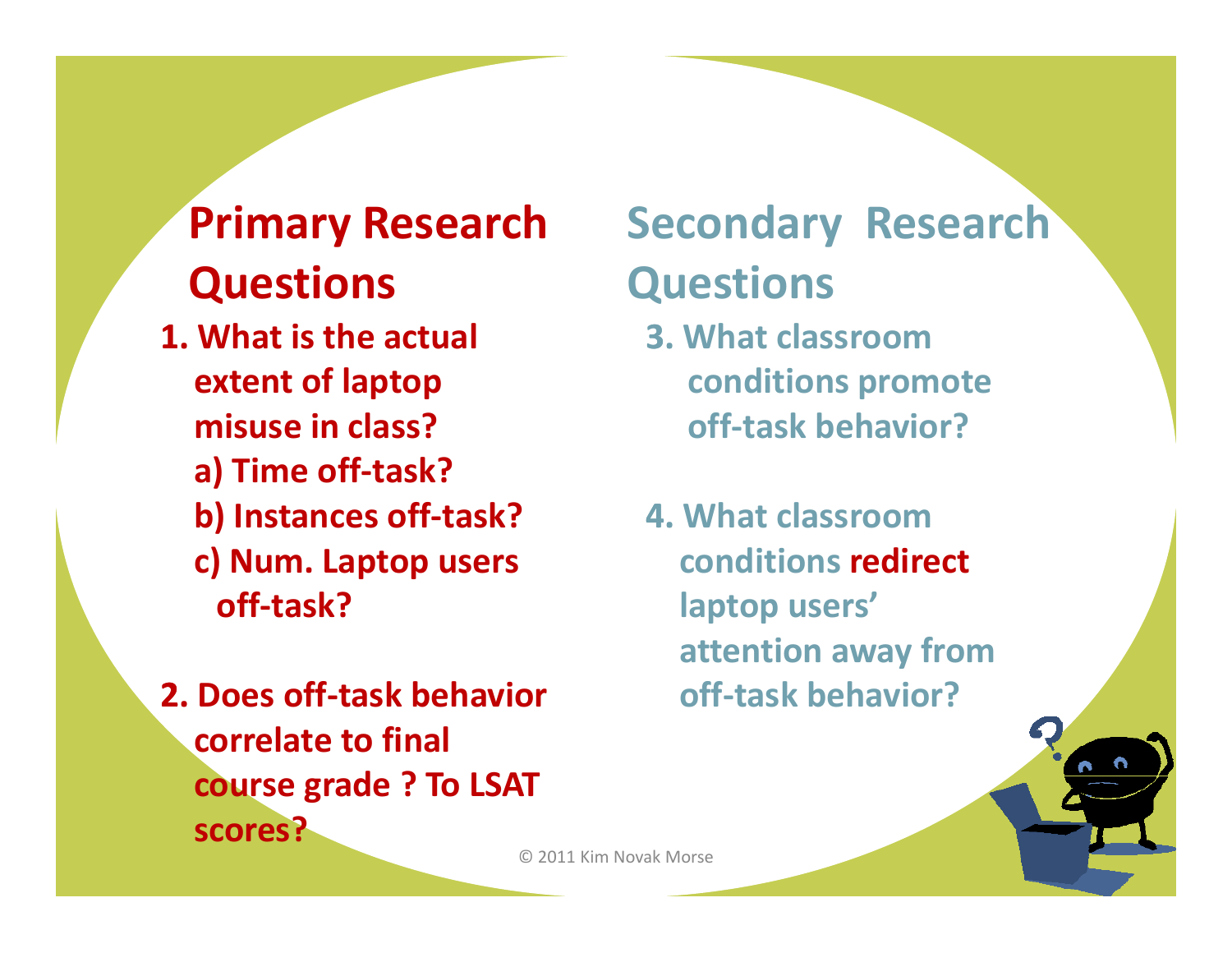### **1. What is the actual extent of laptop misuse in class? (Chart 1 )**

9010060708030405001020**1Ls** ■2Ls Time Off‐Task for sem. (%) InstancesOff‐Taskfor sem. Laptop Users Off‐Task(% in any Laptop Users NOT Off‐Task (% in any ■3Ls (count) given moment) given moment)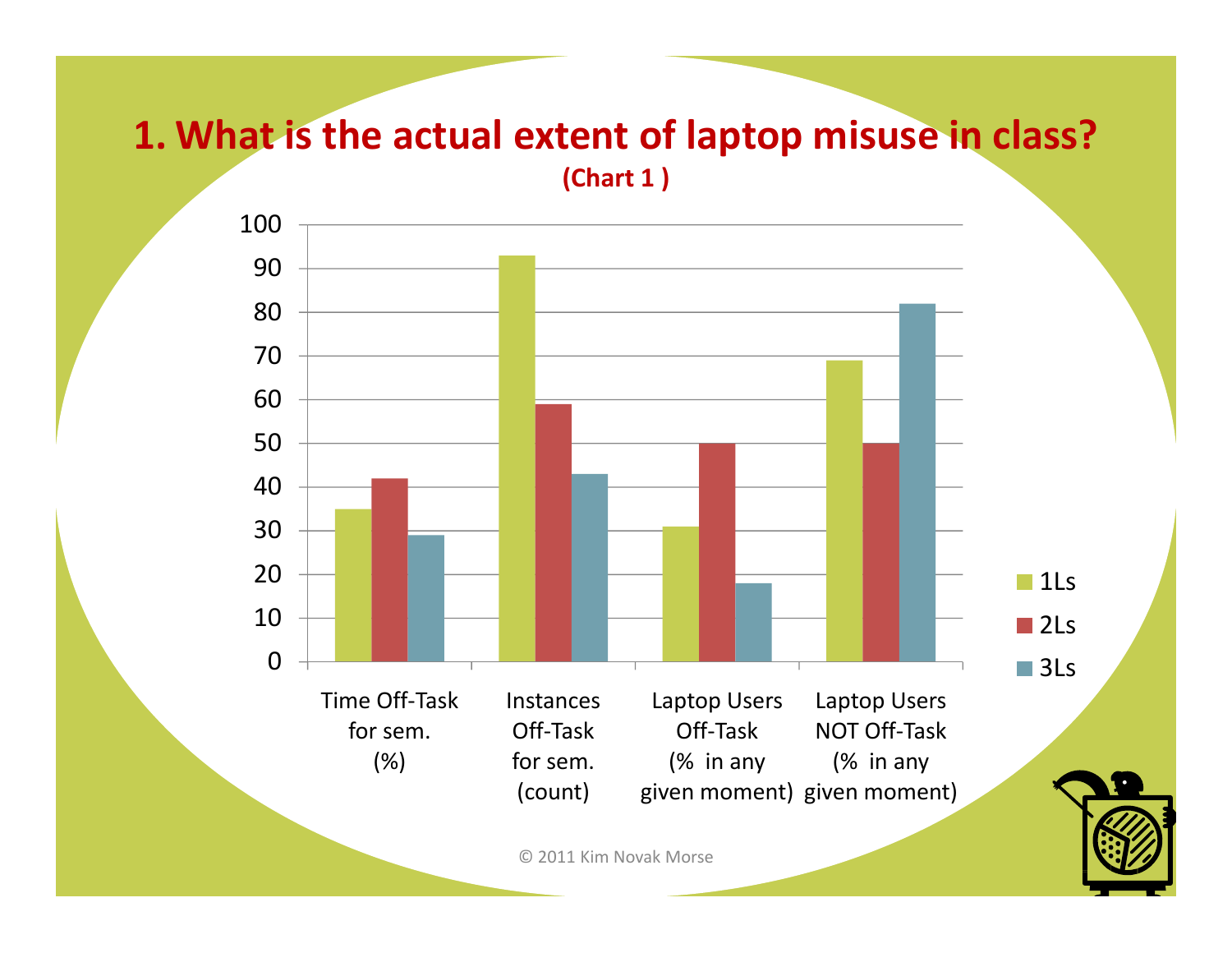## **Actual Extent Off‐Task Behavior Based on LSAT**

#### **All laptop users % of Time users%Off‐Task by LSAT (chart 2)**



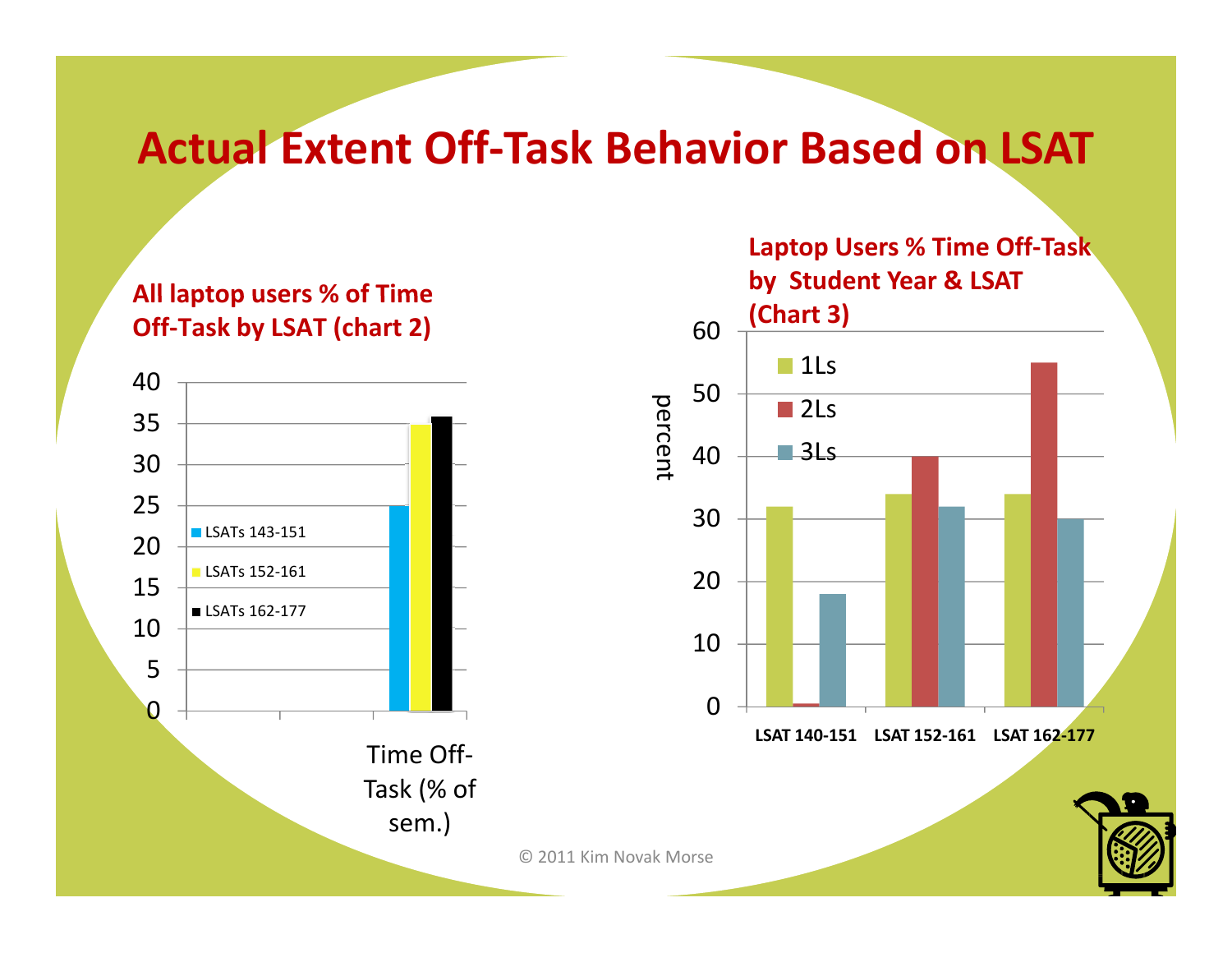## **Actual Extent of 1Ls off‐task at a given time?**

**Or, said positively, approximately 69% of the class is not misusing their given time? laptops at <sup>a</sup> given instant.**

**For 1Ls, with <sup>a</sup> class size of 50, approximately 16 td t ff t k i students are off‐taskin a given instant.**

 $0<sub>0</sub>$ 

 $0<sub>o</sub>$ 

 $0<sub>o</sub>$ 

 $\bullet$ 

 $0<sub>0</sub>$ 

 $0<sub>0</sub>$ 

© 2011 Kim Novak Morse

 $\begin{array}{c} \bullet & \bullet \\ \hline \bullet & \bullet \end{array}$ 

 $0<sub>o</sub>$ 

 $0<sub>o</sub>$ 

 $0<sub>0</sub>$ 

 $0<sub>o</sub>$ 

 $0<sub>0</sub>$ 

 $\bullet$   $\bullet$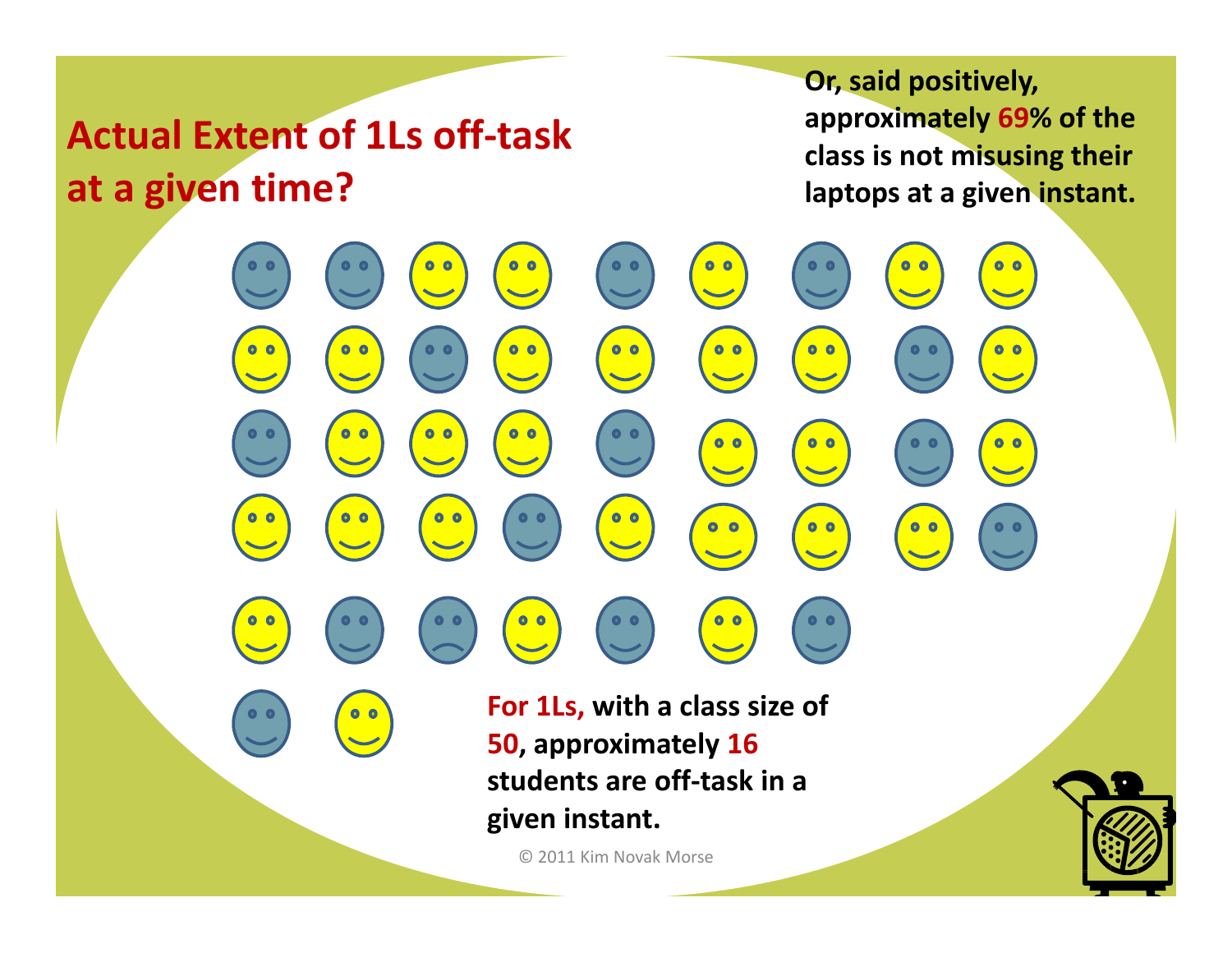## **Actual Extent of 2Ls off‐task at a given time?**

 $\bullet$   $\bullet$ 

 $\bullet$   $\bullet$ 

**Or, said another way, approximately 50% of the class is not misusing their given time? laptops at <sup>a</sup> given instant.**

**For 2Ls, with <sup>a</sup> class size of 50, approximately 25** © 2011 Kim Novak Morse **students are off‐task in a given instant.**

 $\begin{array}{c} \bullet & \bullet \\ \hline \bullet & \bullet \end{array}$ 

 $0<sub>o</sub>$ 

 $0<sub>o</sub>$ 

 $0<sub>o</sub>$ 

 $0<sub>o</sub>$ 

 $0<sub>o</sub>$ 

 $\bullet$ 

 $0<sub>0</sub>$ 

 $0<sub>0</sub>$ 

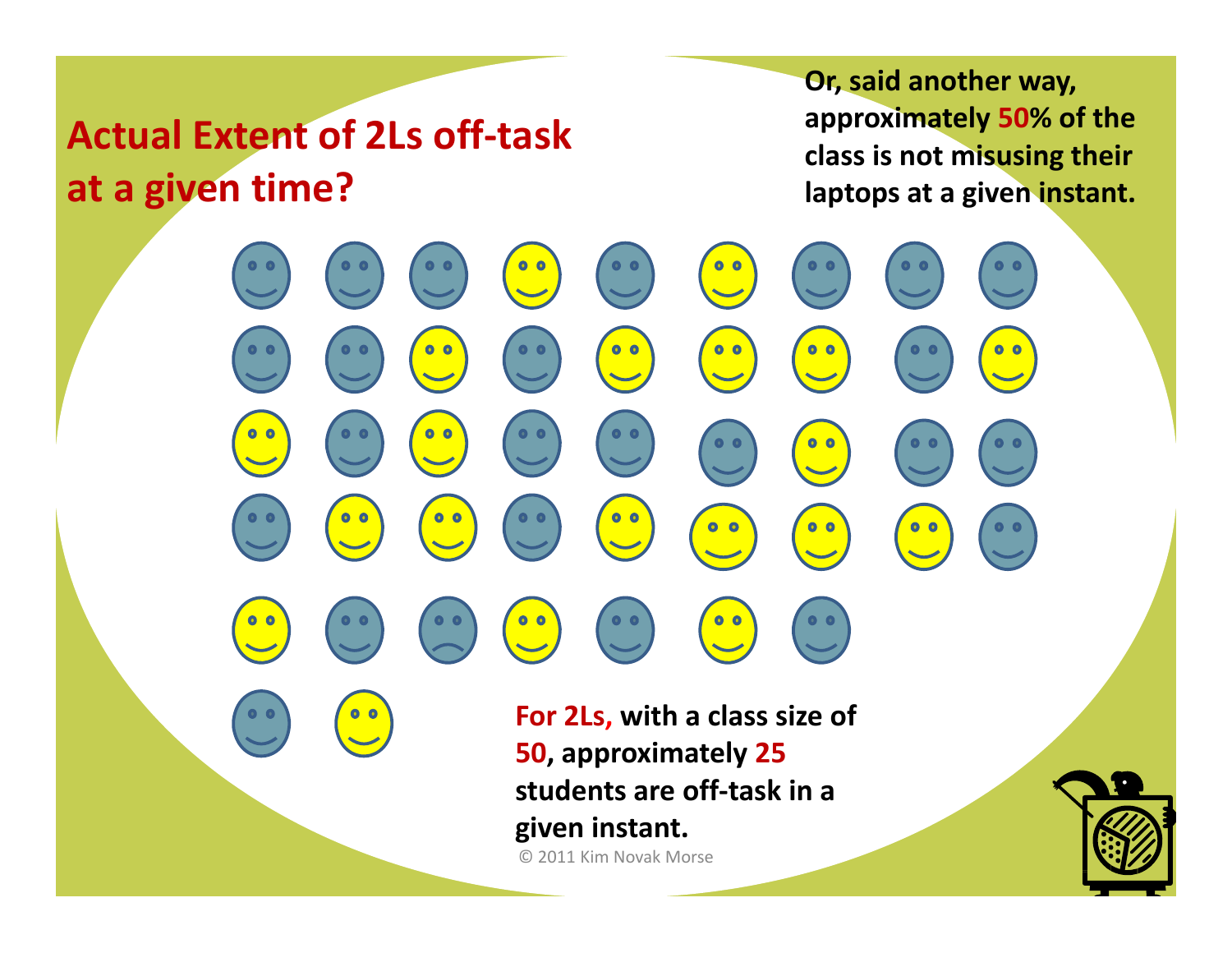## **Actual Extent of 3Ls off‐task at a given time?**

 $\bullet$   $\bullet$ 

 $0<sub>0</sub>$ 

 $\bullet$   $\bullet$ 

 $0<sub>o</sub>$ 

 $0<sub>0</sub>$ 

 $0<sub>o</sub>$ 

**Or, said in <sup>a</sup> positive way, approximately 82% of the class is not misusing their given time? laptops at <sup>a</sup> given instant.**

**For 3Ls, with <sup>a</sup> class size of 50 approximately 9 students 50, are off‐task in <sup>a</sup> given instant.**

© 2011 Kim Novak Morse

 $\begin{array}{c} \bullet & \bullet \\ \bullet & \bullet \end{array}$ 

 $\begin{array}{c} \bullet & \bullet \\ \bullet & \bullet \end{array}$ 

 $0<sub>o</sub>$ 

 $0<sub>0</sub>$ 

 $0<sub>o</sub>$ 

 $0<sub>o</sub>$ 

 $0<sub>o</sub>$ 

 $\bullet$ 

 $0<sub>0</sub>$ 

 $0<sub>o</sub>$ 

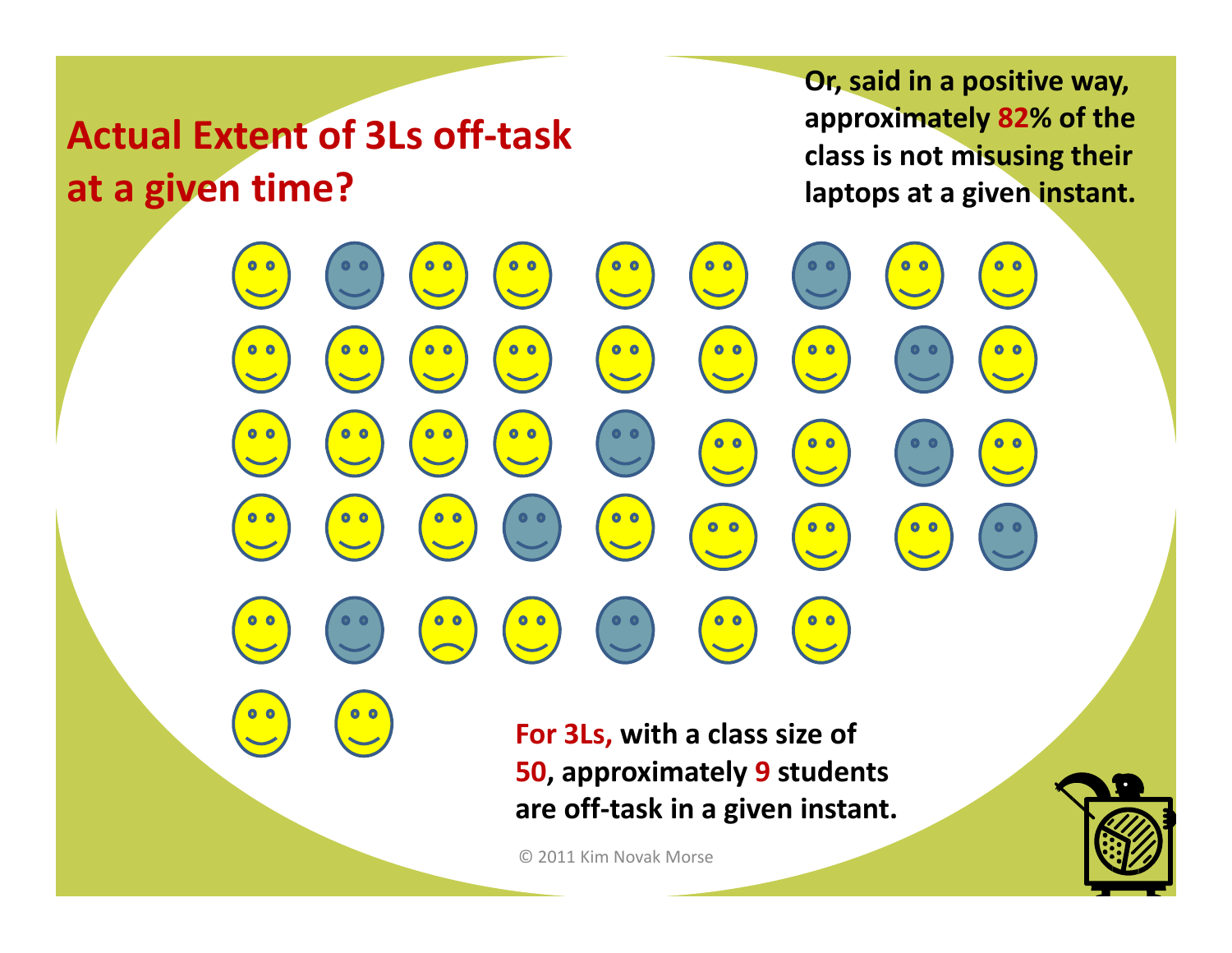**2. Is there a correlation between Off‐Task Behavior and Final Course Grade?**

**NO Significant Relationship** between Percent of Off-Task **Behavior and Final Course Grade** (either positively or negatively)

|                               | <b>Correlations</b> | (Chart 4) |          |
|-------------------------------|---------------------|-----------|----------|
|                               |                     | PctOT     | GradeNum |
| Percent Off-Task<br>Increases | Pearson Correlation |           | $-137$   |
|                               | Sig. (2-tailed)     |           | .188     |
|                               | N                   | 95        | 94       |
| GradeNum                      | Pearson Correlation | $-137$    |          |
|                               | Sig. (2-tailed)     | .188      |          |
|                               | N                   | 94        | 94       |

© 2011 Kim Novak Morse

 $\left($ Chart  $\left($ A)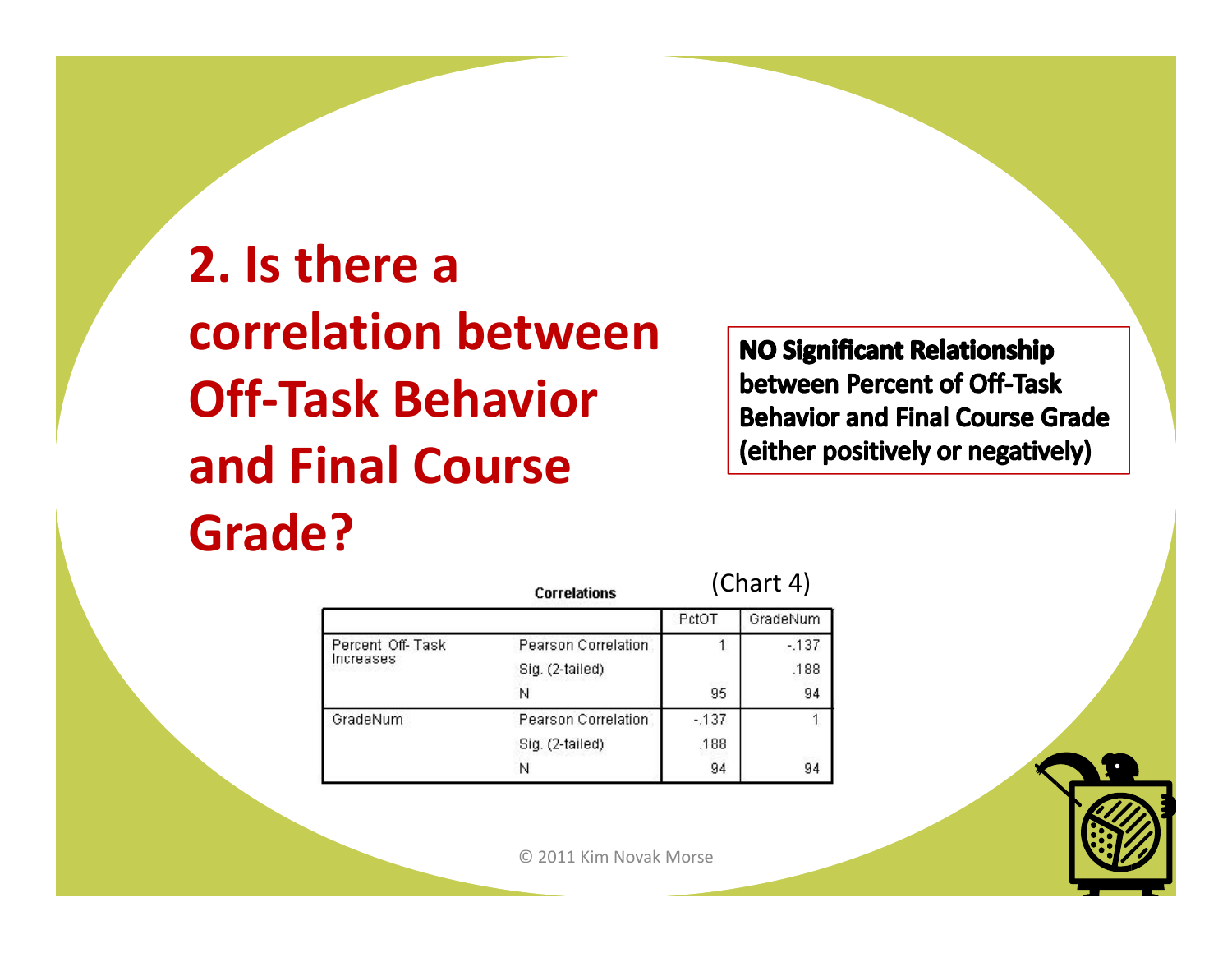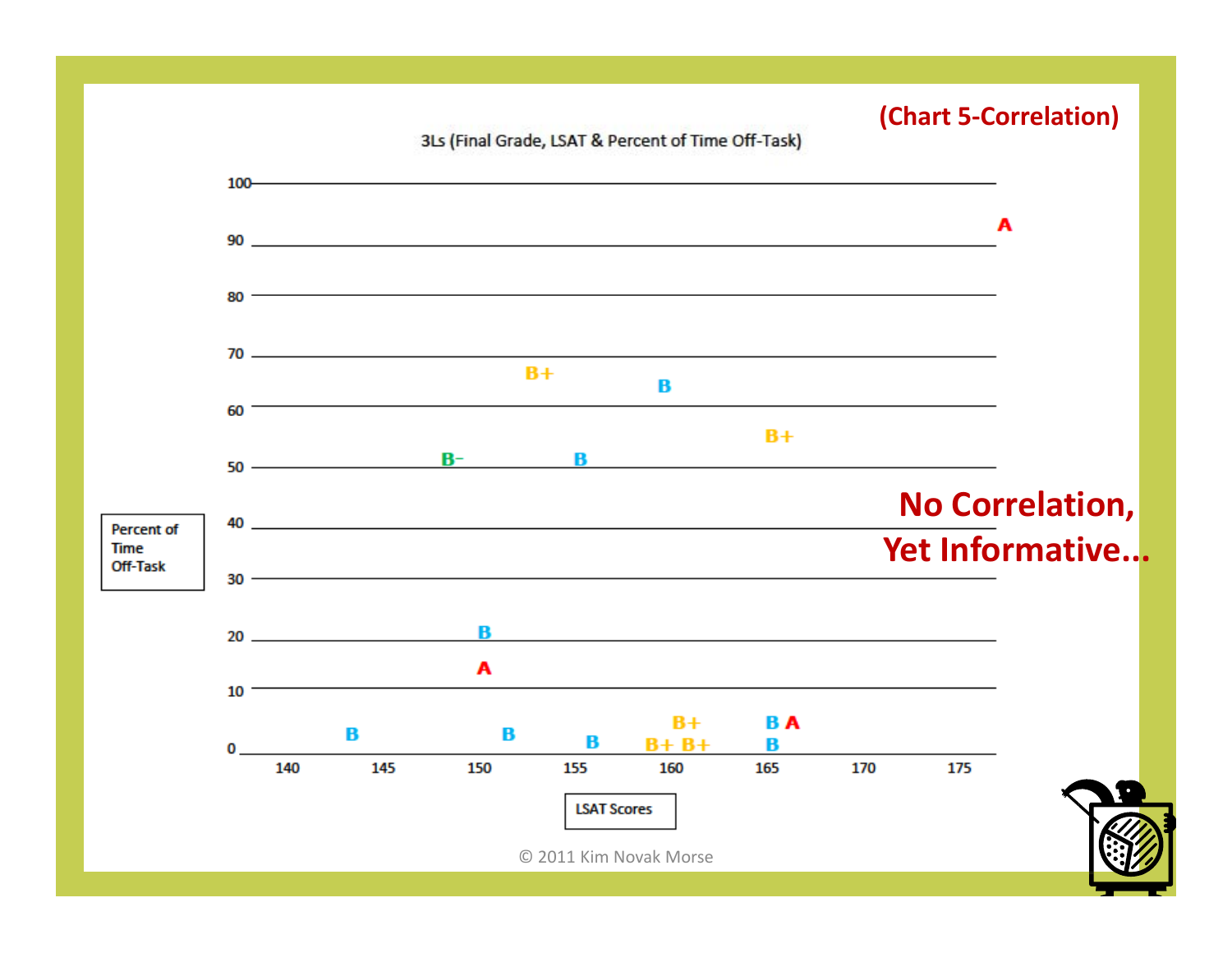2Ls (Final Grade, LSAT & Percent of Time Off-Task)

#### **(Chart 6‐ Correlation)**

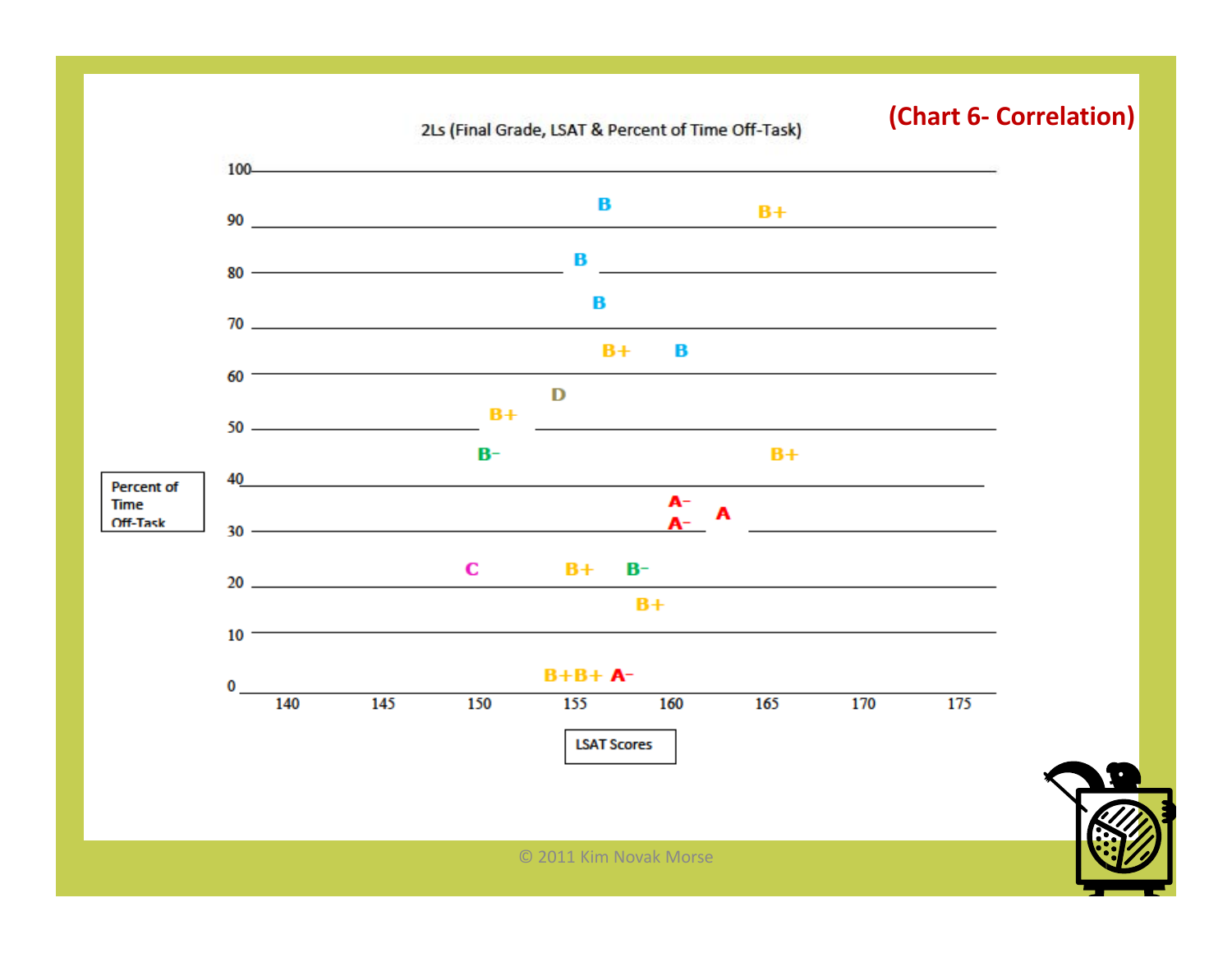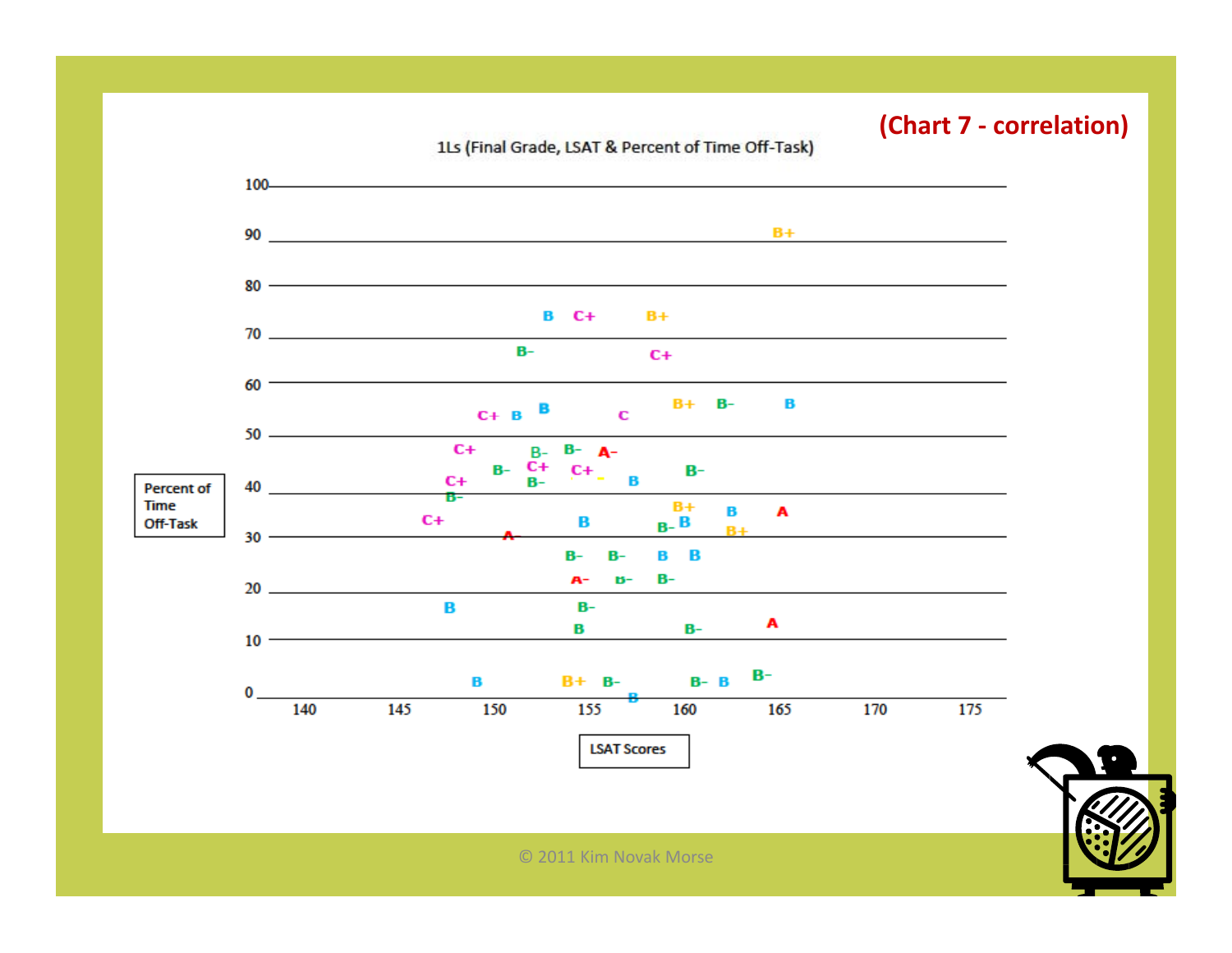# **What Classroom Conditions Promote Off‐Task Behavior?**

**Duration:** Student laptop users tend to go off‐task when *X* occurs for 4 minutes or more...

**Pd i l e agogicalM th d <sup>e</sup> <sup>o</sup> :** When professor is engaged in socratic method with one student, there is <sup>a</sup> an increase in off‐task behavior by other students. **Classmate Participation:** When classmates question or comment with professor, there is an increase in off‐task behavior by other students.

**Linguistic Mannerisms:** When professor is monotone, or, overly uses one linguistic intonation style, students tend to increase off-task behavior. **Class Duration:** Approximately 40 minutes into class,

off-task behavior increases.

© 2011 Kim Novak Morse **Pedagogical Method 2:** When professor calls on students in expected order.

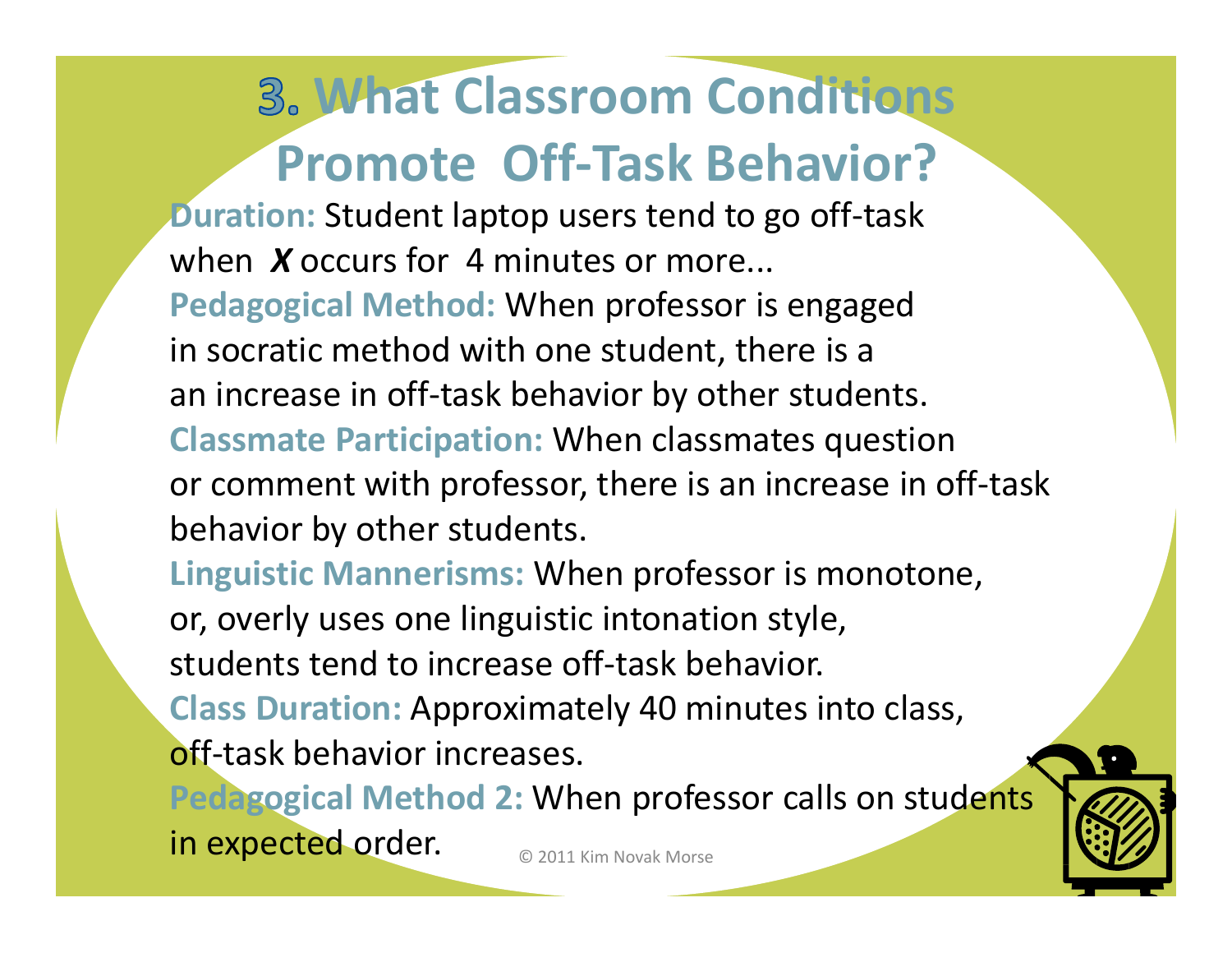# **What conditions** *redirect* **laptop users' attention away from off‐task behavior?**

**Lecture Content:** Students redirect attention away from off‐task behavior when professor provides Big‐Point‐Summaries, Rule Formations, Definitions, and Conclusions. "Ultimately, courts look at X..."; "The upshot is..."

**Pedagogical Method 1:** Students decrease off‐task behavior when directed to an item in a book, chalkboard, digital presentation, in-class task. "Look at page X..."; "On the chalkboard you see..."; "On the screen, notice X...", "Write <sup>a</sup> brief X..."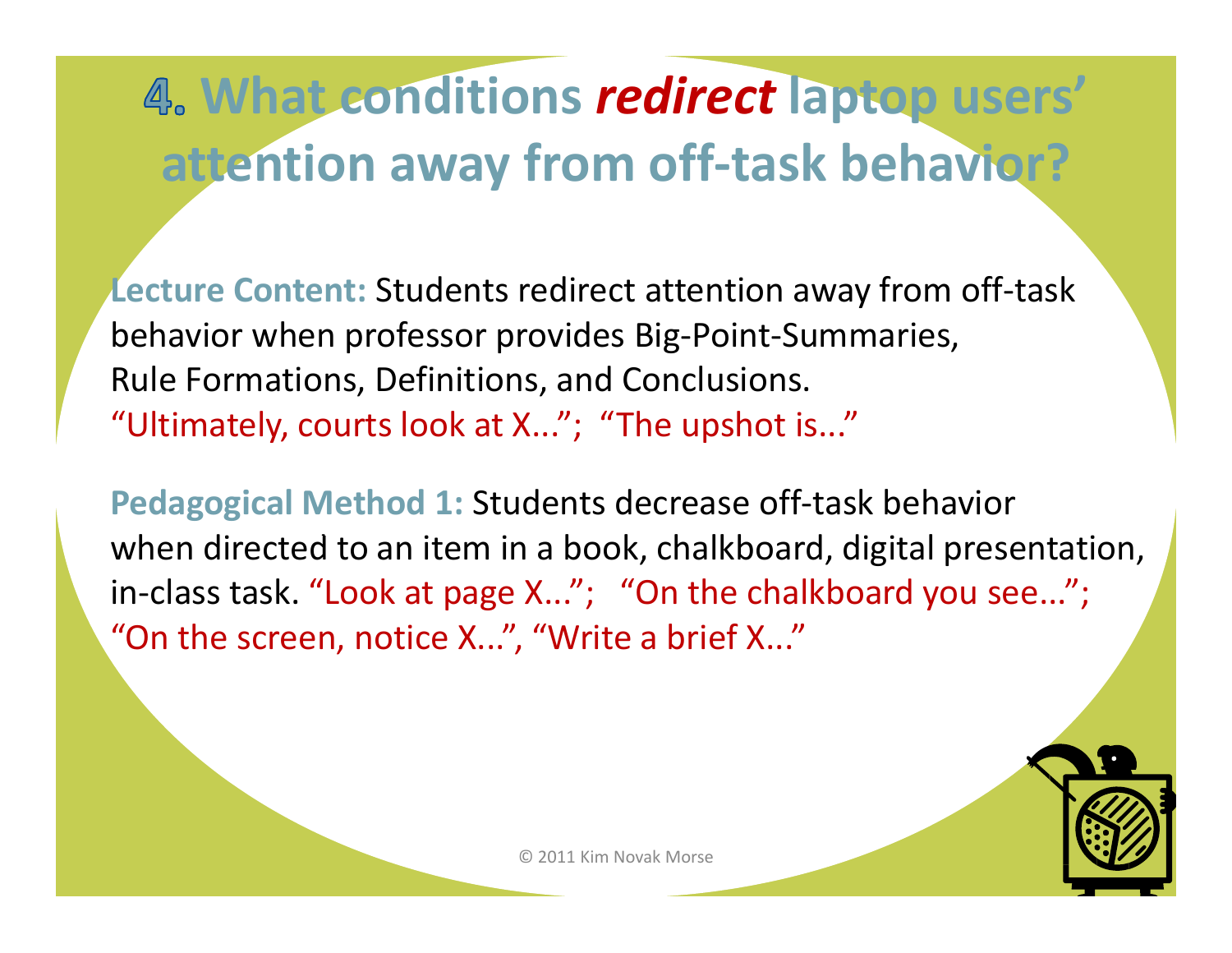#### **Conditions that redirect (cont'd.)**

### **Linguistic Signals & Mannerisms:**

Students redirect attention away from off-task behavior when professor prefaces content with signal phrases like: "This would be <sup>a</sup> good exam question..."

" I want to flag for you..." , "The critical idea here is..." Or, by using linguistic mannerisms like intonation, especially rising intonation found in questions:

"And, how would you know X ?"; "Because........?"

**Pedagogical Method 2:** Students redirect attention when professor asks <sup>a</sup> problem‐solving question to the class (less so than targeting one student). "How might we determine X...?" "If we alter X, what might Y?" ,g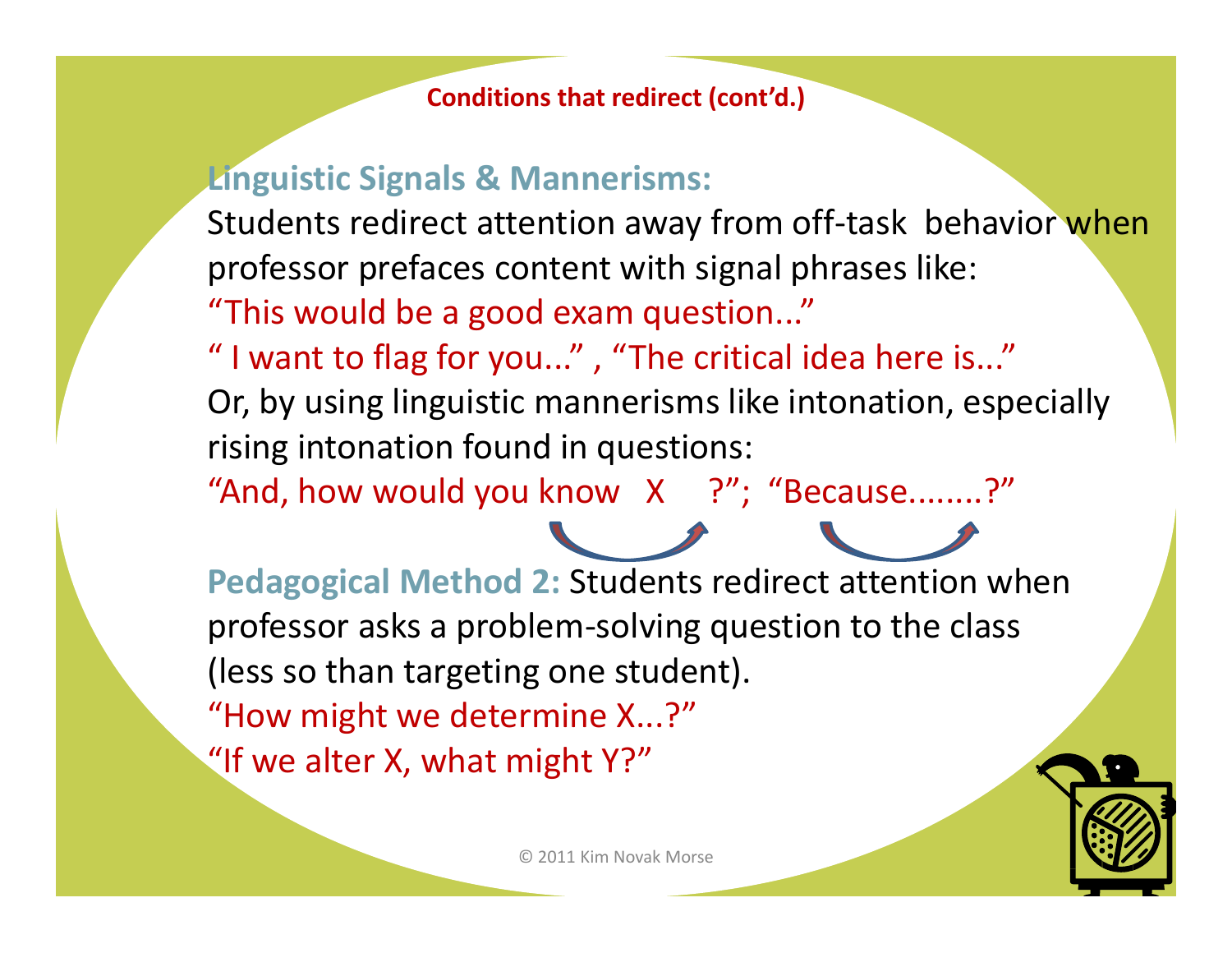## **Pedagogical Method 3:**

Students redirect attention away from off-task behavior when professor manages "the duration of any X" so it doesn't exceed 4‐5 minutes. For example, the professor

1) may present info (5 min or less) switch 2) ask <sup>a</sup> question to the class (5 min or less) switch 3) direct students to book (5 min or less) switch 4) ask an individual <sup>a</sup> question and have student respond (5 min or less).

switch, etc.

**Kinesthetic:** Students redirect attention when professor moves toward off-task individuals (but surprisingly only for <sup>a</sup> short time)